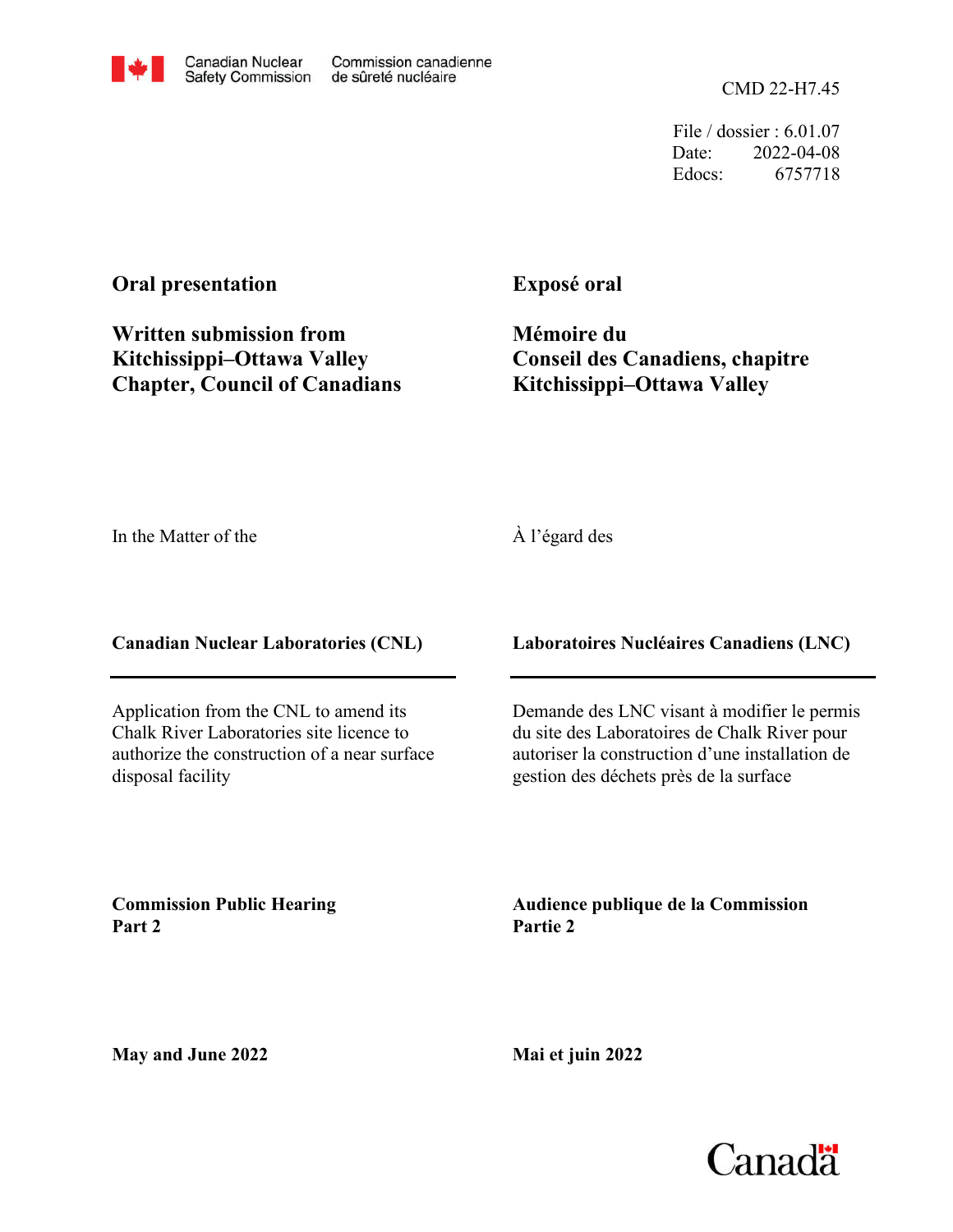# **PEOPLE. PLANET. DEMOCRACY.**



From: Ann Pohl, Spokesperson & Nuclear Waste Issues Lead Kitchissippi-Ottawa Valley Chapter, Council of Canadians <kitchissippiottawacocchapter @gmail.com>

April 8, 2022

# **Submission to CNSC re: CNL's application to amend its license to allow for the construction of a Near Surface Disposal Facility (Ref. 2022-H-07)**

We are opposed to approval of this application for several reasons.

The name *Near Surface Disposal Facility* (NSDF) is misleading. It will start as a hole in the ground but even the applicant does not have confidence in how deep they can go because of the geology of the area, and it will ultimately rise up to seven (7) stories above ground.

The International Atomic Energy Agency says that only Very Low Level Radioactive Waste (VLLW) can be put in an above-ground landfill-type facility. CNL has publicly claimed that only "low-level" waste (LLW) will go into this landfill, but it will certainly be the repository for materials contaminated by Cobalt-60, an isotope with many medical and other applications which is a high-energy gamma-ray emitter. The IAEA says high-activity Cobalt-60 is Intermediate-Level Waste (ILW) and must be stored underground.<sup>[1](#page-1-0)</sup>

As the Canadian laws stand now, each industry can label its waste at the classification it chooses. It is easy to see that an industry might classify its waste at a less hazardous level for economic and social license reasons. This is especially true if there is no independent oversight body that ensures industry is operating in the best interests of the current and future generations, who will have to coexist somehow with the industry's toxic legacy. As Nuclear Waste Waste says, neither the old federal framework, nor the new proposed federal radioactive waste management and decommissioning policy, establishes a "national standard for the characterization of radioactive waste and maintenance of a verified inventory." <sup>[2](#page-1-1)</sup>

If we can't trust CNL to be honest and above-board about Cobalt-60, how can we trust anything they say? There is so much mixed temporary waste already stockpiled on the Chalk River site: it is impossible to ascertain the precise materials destined to be initially loaded into the proposed "NSDF" above-ground landfill-type facility.

Despite many appeals to consider alternate sites, and the IAEA standard that the International Atomic Energy Agency (IAEA) siting is a "fundamentally important activity in the disposal of radioactive waste," <sup>3</sup> the "facility" is still proposed for a terrible location. To begin with, every Ottawa Valley resident knows that the site is tornado and earthquake prone. Furthermore, the proposed site is located amidst wetlands and streams that flow or seep into the Kitchissippi-

<span id="page-1-0"></span><sup>1</sup> [https://www.theenergymix.com/2022/01/16/new-radioactive-waste-plan-poses-millennia-of-risk-for-ottawa](https://www.theenergymix.com/2022/01/16/new-radioactive-waste-plan-poses-millennia-of-risk-for-ottawa-river-communities/)[river-communities/](https://www.theenergymix.com/2022/01/16/new-radioactive-waste-plan-poses-millennia-of-risk-for-ottawa-river-communities/)

<span id="page-1-1"></span><sup>2</sup> [https://nuclearwastewatch.weebly.com/uploads/1/4/9/1/14913256/radioactivewastepolicyreview](https://nuclearwastewatch.weebly.com/uploads/1/4/9/1/14913256/radioactivewastepolicyreview-briefer_march2022_draft.pdf)[briefer\\_march2022\\_draft.pdf](https://nuclearwastewatch.weebly.com/uploads/1/4/9/1/14913256/radioactivewastepolicyreview-briefer_march2022_draft.pdf)

<span id="page-1-2"></span><sup>3</sup> [https://www-pub.iaea.org/MTCD/publications/PDF/Pub1637\\_web.pdf](https://www-pub.iaea.org/MTCD/publications/PDF/Pub1637_web.pdf)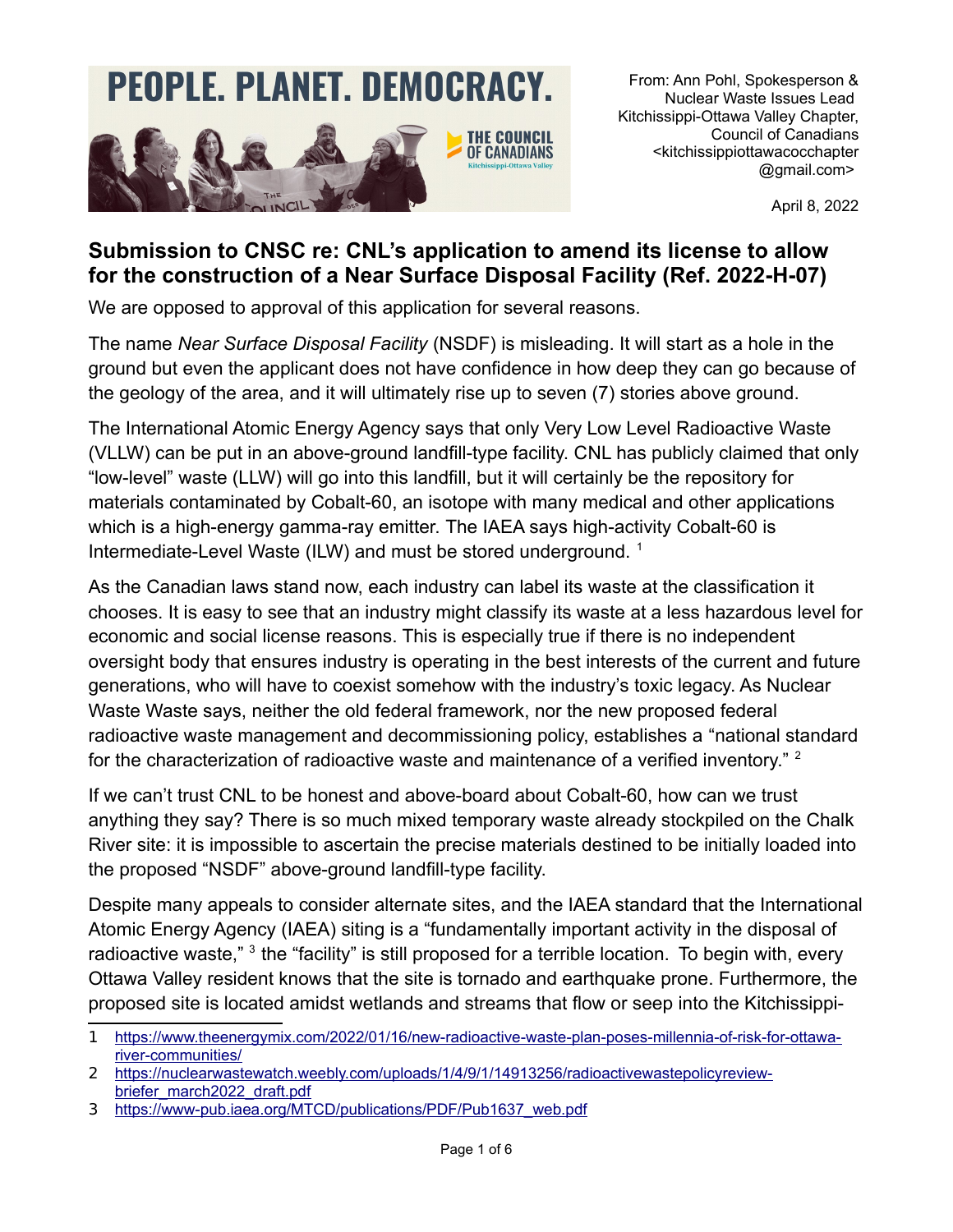Ottawa River. There have already been industry leaks of Tritium in the upper part of the Kitchissippi-Ottawa River watershed. Although Tritium decays fairly rapidly and is a lowenergy emitter, the project proposal anticipates ongoing release into the Ottawa River for many years. This radioactive material increases risk of internal physiological impacts to all life forms. Both the seepage and vapor pose risks to human, soil, air and water health.

Reviewing the materials, it is not even clear if the proposed NSDF will have space for all the waste currently at Chalk River, including that which has been transported onto the site and is being held in temporary storage. It certainly will not be adequate to accept the additional waste that will be generated and transported there during the time it takes to build the facility and clean up the existing stockpile. In short, the proposed landfill area is not big enough to solve the problem of LLW in Canada, yet the application never makes this clear.

It is important to mention that transportation of all this waste to a central location is another issue that must be taken into consideration. Management of this, and resolution of the issues it raises, are beyond the scope of the current application. This issue is being addressed separately though inadequately in two other ongoing policy development processes. At the moment, it is simply a problem with no true place in this proposal application even though it is central to the viability of the project. Transportation should have been more fully identified in the application.

Clearly, what is needed is a more comprehensive and much better solution. As residents of Renfrew County, we can't help suggesting that there would be far greater economic benefits to the surrounding community if the proposal goes back to the drawing board. There is certainly a better location and an improved design, if the proposal had not been based on finding the cheapest, quickest solution. <sup>[4](#page-2-0)</sup> A more environmentally and socially fiduciary option would also mean a much greater chance of social license.

Meanwhile, the industry is conducting its own public relations campaign urging Canadians to speak up to your Commission about how much they support this proposed, so-called "Near Surface" nuclear waste dump.

This public relations campaign is totally misleading because the most controversial elements of CNL's current proposal are not shared with the public. Other known facts not discussed include, for example: their construction is designed to stand up for a few hundred years at most, while some anticipated waste will be toxic much longer, and there is a real threat that the functionality of the cover could diminish over time, resulting in something called "the Bathrub Effect," where the dump fills up and all contents spill out into the surrounding wetlands and streams. Our neighbours in Concerned Citizens of Renfrew County and Area have produced an excellent document that shortlists major hidden facts about the problems with this proposal. <sup>5</sup> We have investigated their findings and are in accord. Given the long life of some of this highly hazardous and toxic waste, and the shoddiness of some aspects of the

<span id="page-2-0"></span><sup>4</sup> <https://concernedcitizens.net/2020/11/03/aecl-cnl-contract-excerpt-all-wastes/>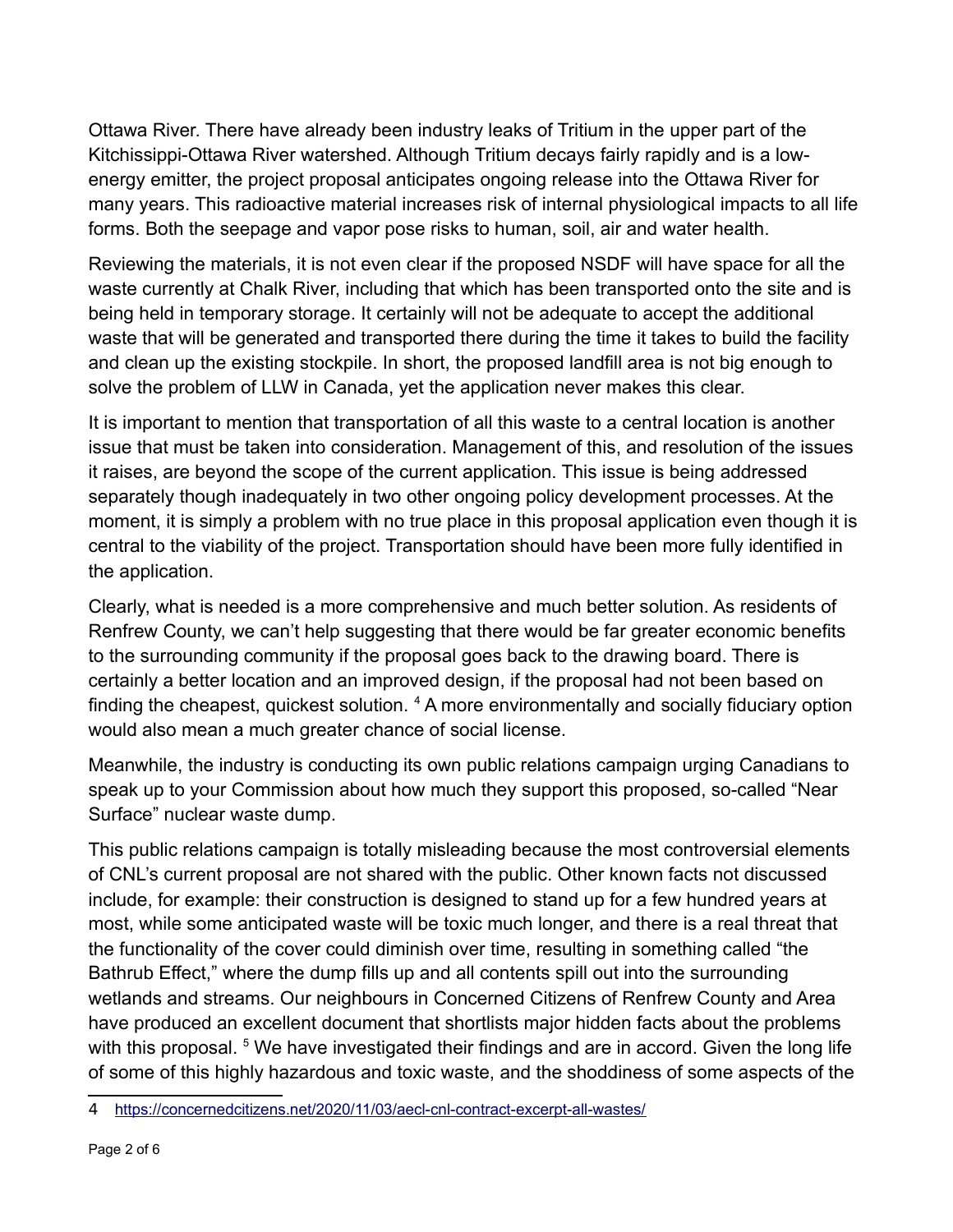facility's design, as well as the poor choice for location, the entire public information campaign is desperately opaque and extremely undemocratic.

Why is CNL getting away with this? That the CNSC has **not** condemned CNL's public marketing campaign reinforces the widely felt view that the Commission is a captured regulator. <sup>[6](#page-3-0)</sup> That the parliamentary administrative and oversight entity for the CNSC, Natural Resources Canada, has not rebuked the proponent and the regulator for apparently deceiving the public reinforces the widely felt view that NRCan is not capable of fulfilling its double mandate of supporting the industry, while also being a true advocate for human and environmental health in regards to the highly dangerous wastes produced by this industry.  $^7$  $^7$ 

Nowhere is it more evident that both CNSC and NRCan are failing to protect human and environmental rights than in the area of Indigenous Peoples' rights. The Algonquin Anishinabeg are the rightful title holders of the land on which it is proposed to construct this nuclear waste landfill facility. In fact, their territory is entirely untreatied and unceded, and they were never even consulted when the nuclear industry set up shop in the Kitchissippi watershed. They are fully entitled to rely on the Honour of the Crown insofar as their right to valid, respectful and fulsome engagement and consultation, which is intended to fulfil the promise of "Free, Prior and Informed Consent" identified in the 2018 *Ten Principles* policy document prepared by the current government. <sup>8</sup> Their rights are further strengthened by the passage of the *United Nations Declaration on the Rights of Indigenous Peoples Ac*t, (2021) (Canada's UNDRIP Act). [9](#page-3-3)

In our recent brief to the Minister of Natural Resources Canada concerning his *Draft Radioactive Waste Management and Decommissioning Policy,* we discussed at length the issue of valid engagement and consultation with Indigenous Peoples as a prerequisite for any Crown entity. **Given this government's commitment to Reconciliation, we particularly critiqued** *your agency's* **continued reliance on the discredited** *Aboriginal Consultation and Accommodation - Updated Guidelines for Federal Officials to Fulfill the Duty to Consult - March 2011* **(2011 Guidelines).** [10](#page-3-4) These *2011 Guidelines* promote a tick-theboxes, log-the-attempts-to- communicate approach to consultation. This approach totally disrespects Indigenous culture and Peoples in their own territories. It undermines any form of dialogue aimed at a "Free, Prior and Informed Consent" process, which *might otherwise*  generate a positive win-win outcome. [11](#page-3-5) It also contradicts a body of case law precedents.

<sup>5</sup> [https://concernedcitizens.net/2022/02/21/critical-flaws-errors-and-omissions-in-cnsc-staffs-ea-report-and](https://concernedcitizens.net/2022/02/21/critical-flaws-errors-and-omissions-in-cnsc-staffs-ea-report-and-case-to-approve-the-chalk-river-mound-2/)[case-to-approve-the-chalk-river-mound-2/](https://concernedcitizens.net/2022/02/21/critical-flaws-errors-and-omissions-in-cnsc-staffs-ea-report-and-case-to-approve-the-chalk-river-mound-2/)

<span id="page-3-0"></span><sup>6</sup> <https://www.youtube.com/watch?v=qlRI-3eWp7s>

<span id="page-3-1"></span>See also:<https://canadians.org/analysis/dont-let-nuclear-industry-decide-how-manage-radioactive-waste> 7 [https://kovcouncil.files.wordpress.com/2022/04/submission-from-kitchissippi-ottawa-valley-chapter-coc-to-](https://kovcouncil.files.wordpress.com/2022/04/submission-from-kitchissippi-ottawa-valley-chapter-coc-to-nrcan-re-draft-rad-waste-decompolicy.pdf)

[nrcan-re-draft-rad-waste-decompolicy.pdf](https://kovcouncil.files.wordpress.com/2022/04/submission-from-kitchissippi-ottawa-valley-chapter-coc-to-nrcan-re-draft-rad-waste-decompolicy.pdf) Pgs 12 -13.

<span id="page-3-2"></span><sup>8</sup> <https://www.justice.gc.ca/eng/csj-sjc/principles-principes.html>

<span id="page-3-3"></span><sup>9</sup> <https://laws-lois.justice.gc.ca/eng/acts/u-2.2/page-1.html>

<span id="page-3-4"></span><sup>10</sup> [ht tps://www.rcaanc-cirnac.gc.ca/eng/1100100014664/1609421824729](https://www.rcaanc-cirnac.gc.ca/eng/1100100014664/1609421824729) 

<span id="page-3-5"></span><sup>11</sup> [https://kovcouncil.files.wordpress.com/2022/04/submission-from-kitchissippi-ottawa-valley-chapter-coc-to](https://kovcouncil.files.wordpress.com/2022/04/submission-from-kitchissippi-ottawa-valley-chapter-coc-to-nrcan-re-draft-rad-waste-decompolicy.pdf)[nrcan-re-draft-rad-waste-decompolicy.pdf](https://kovcouncil.files.wordpress.com/2022/04/submission-from-kitchissippi-ottawa-valley-chapter-coc-to-nrcan-re-draft-rad-waste-decompolicy.pdf)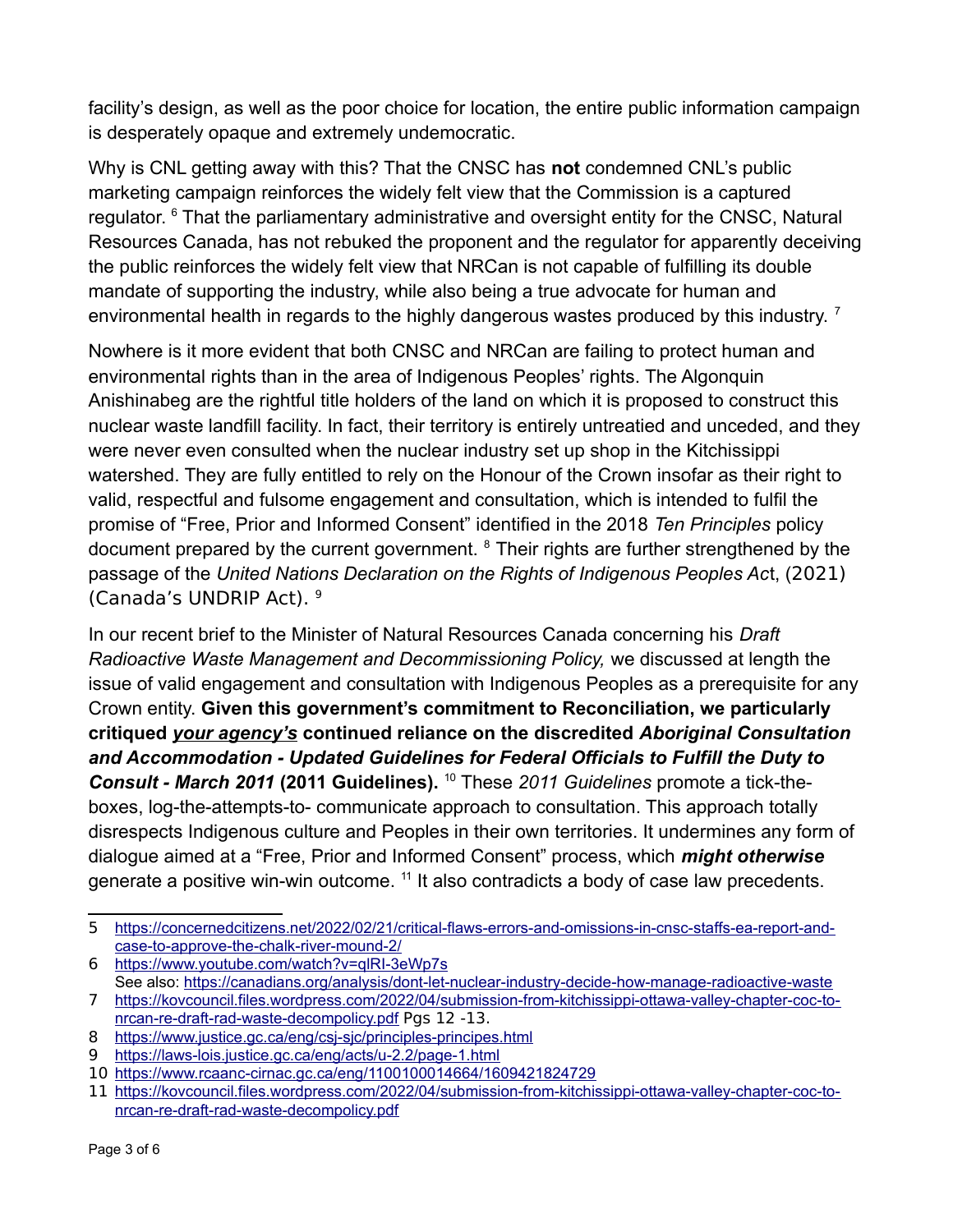As a non-governmental Canadian organization that strongly supports Indigenous rights, justice and Reconcili**A**ction, we are ashamed that CNL followed your advice and employed those backward *2011 Guidelines*. **Your agency, CNSC, recommends these** *2011 Guidelines* **to proponents as a foundation for conducting "Duty to Consult" processes with Indigenous Peoples on** *your behalf* **to fulfil** *your* **"Honour of the Crown."** Your reliance on this policy can be seen in your *REGDOC 3.2.2, Indigenous Engagement.*  Reliance on this REGDOC is specifically referenced in the Introduction to CNL's *Indigenous Engagement Report: Near Surface Disposal Facility (NSDF) Project* (232513130 REPT001, Revision 5; May 28, 2021). <sup>[12](#page-4-0)</sup> A mere glance at the tables and content of that CNL report shows just how extensively they employed the ticked-boxes/logbook approach to Indigenous so-called "engagement and consultation."

It is no wonder that your agency (the CNSC) and CNL have been cold-shouldered by the Algonquin Anishinabeg Nation Tribal Council (AANTC). AANTC speaks on behalf of the vast, vast majority of the legitimate title-holders of the territory on which CNL and Chalk River Laboratories, and all related previous nuclear industry operators in that area of Renfrew County are or have been located. They reject your flawed process. <sup>[13](#page-4-1) [14](#page-4-2) [15](#page-4-3)</sup>

In our chapter's submission to the Minister of Natural Resources Canada cited above, we discuss, at some length, issues that Indigenous leaders have had with both the Nuclear Waste Management Organization and your agency, CNSC, as well as the failure of the Natural Resources Canada to ensure that these two organizations uphold the Honour of the Crown. We also delve extensively into some pertinent case law decisions and opinions that relate to Duty to Consult and the principles of Free, Prior and Informed Consent, as they intersect with the social and political priority of Reconciliation.

In reviewing these cases, we rely heavily on the work of Bruce McIvor, an Indigenous Rights law expert of national and international renown, who has recently published a book on this topic called *Standoff: Why Reconciliation Fails Indigenous People and How to Fix It.[16](#page-4-4)*

McIvor also comments on case law that has some bearing on the CNL proposal and its lessthan-desirable efforts at engagement and consultation. At the outset of this work, McIvor goes back and forth on precedents related to "cumulative" effect prior to new "substantial" development, and whether that creates an imperative for a rigorous consultation process. He promotes the view that this imperative exists, because at the heart of all these efforts is the continuing obligation of the Crown to demonstrate true Honour in all its dealings with Indigenous Peoples, especially in light of the national objective of Reconciliation. This situation of cumulative impact exacerbated by substantial new development is precisely what

<span id="page-4-0"></span><sup>12</sup> <https://www.cnl.ca/wp-content/uploads/2022/02/NSDF-Indigenous-Engagement-Report-Rev-5.pdf>

<span id="page-4-1"></span><sup>13</sup> [https://cela.ca/wp-content/uploads/2021/02/Request-Regulation-Enable-Indigenous-Jurisdiction-under-IAA-](https://cela.ca/wp-content/uploads/2021/02/Request-Regulation-Enable-Indigenous-Jurisdiction-under-IAA-Ltr-Min-Wilkinson.pdf)[Ltr-Min-Wilkinson.pdf](https://cela.ca/wp-content/uploads/2021/02/Request-Regulation-Enable-Indigenous-Jurisdiction-under-IAA-Ltr-Min-Wilkinson.pdf)

<span id="page-4-2"></span><sup>14</sup> <https://ceaa-acee.gc.ca/050/evaluations/document/135033>

<span id="page-4-3"></span><sup>15</sup> <https://kovcouncil.files.wordpress.com/2022/04/04012022-abl-to-samure.pdf>

<span id="page-4-4"></span><sup>16</sup> McIvor, Bruce. *Standoff: Why Reconciliation Fails Indigenous People and How to Fix It.*Nightwood Editions.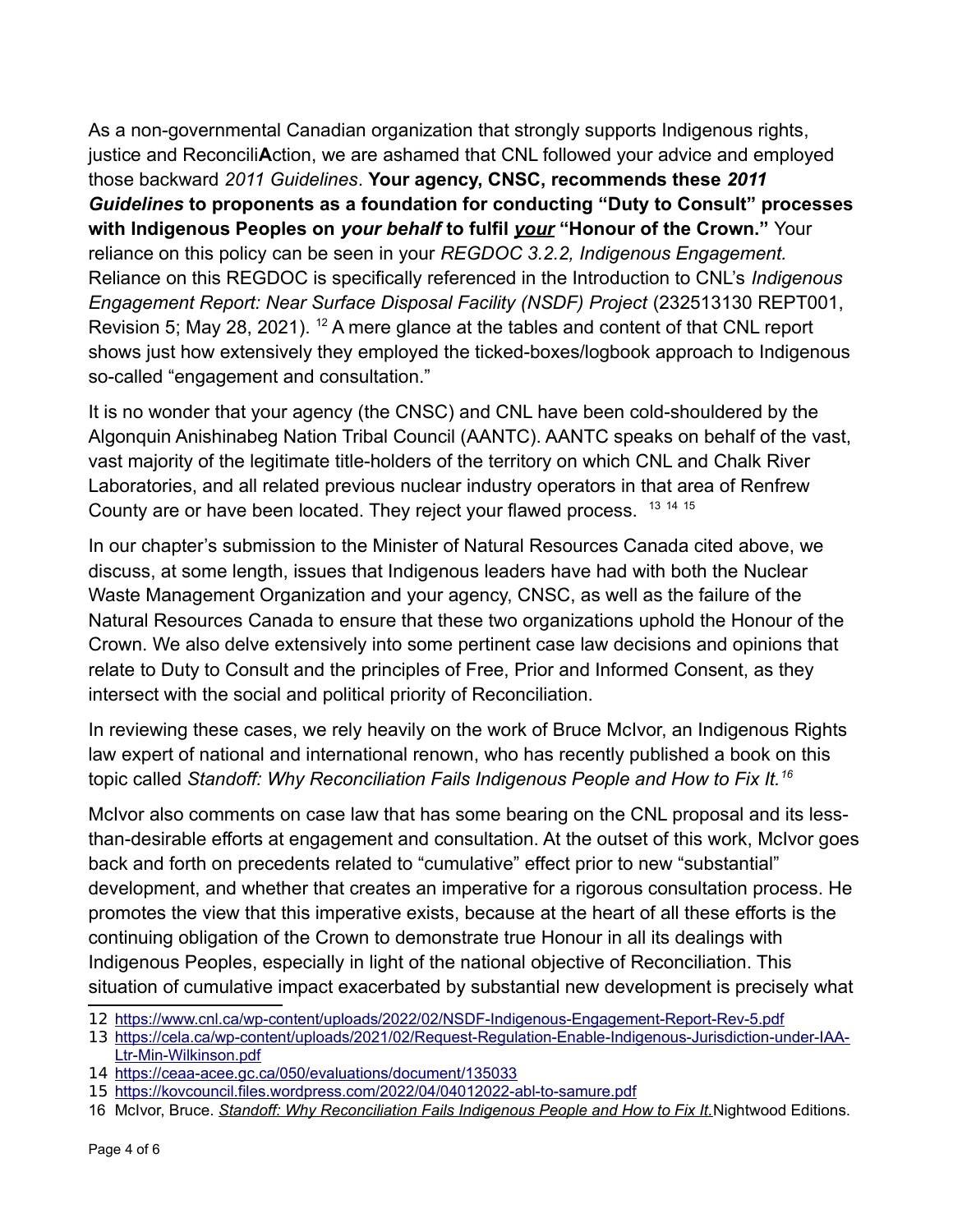Kebaowek Algonquin First Nation highlights in their October 2019 submission "*Kebaowek First Nation Comments on the CNSC's Regulatory Oversight Report for Canadian Nuclear Laboratories Sites: 2018.*"

Elsewhere in *Standoff,* McIvor drops the other shoe:

"It is no longer acceptable for governments and companies to take a minimalist approach to the duty to consult on the assumption that a First Nation is unlikely to challenge them in court, and that even if a court decides against them, they will get a second chance to make it right. They now face the real possibility of projects being cancelled and all the loss and uncertainty that would result." <sup>[17](#page-5-0)</sup>

It is not too late for your Commission to consider the request of the Kebaowek FN and the Algonquins of Barriere Lake. It is the right thing to do. We support suspending all proceedings on developments at Chalk River, and that CNSC/CNL sit down and talk with the rightful titleholders, the Algonquin Anishinabeg Nation and all its communities. <sup>[18](#page-5-1)</sup> Relying on consultation efforts with the primarily nonstatus, newly formed Algonquins of Ontario is both wrong and destined to create trouble.

As noted above, we have already written to Natural Resources Canada Minister Jonathan Wilkinson to ask him to demonstrate the Honour of the Crown by embarking in discussion with your agency about the need to enhance your cultural competency. There is need for a better fit between your knowledge of Indigenous rights and culture, relevant jurisprudence, current engagement and consultation policies, and other matters, with the current government's stated "highest priority" of Reconciliation between Canada and the original Indigenous Peoples of this land.

**The deficits in valid Indigenous consultation should be suffiicient to abort this hearing.** Up to now, the Commission has rejected that request but you can still do the right thing. **At a minimum, the shortfall we have outlined should overturn CNSC's staff endorsement of the project, because nothing is more important than the Honour of the Crown and this has not been demonstrated through leaning on discredited policy.** An overhaul of the Commission's policy and practice of Indigenous engagement and consultation is required, moving towards implementation of the Reconciliation-centred *Ten Principles* policy guidelines, which include "Free, Prior and Informed Consent" as a centrepiece of the United Nations' *Declaration of the Rights of Indigenous Peoples*.

Nonetheless, before we close, we want to draw your attention to some other cogent material that underscores the need for this proposal to go back to the drawing board. These pertain to Canada's commitment to uphold the standards established by the IAEA. We are not experts in radioactive nuclear waste science regulation, however we honour the validity of the conclusions reached by our colleagues at Concerned Citizens of Renfrew County and Area

<span id="page-5-0"></span><sup>17</sup> McIvor, Bruce. Op.Cit. Pg. 119.

<span id="page-5-1"></span><sup>18</sup> <https://kovcouncil.files.wordpress.com/2022/04/136150e.pdf>